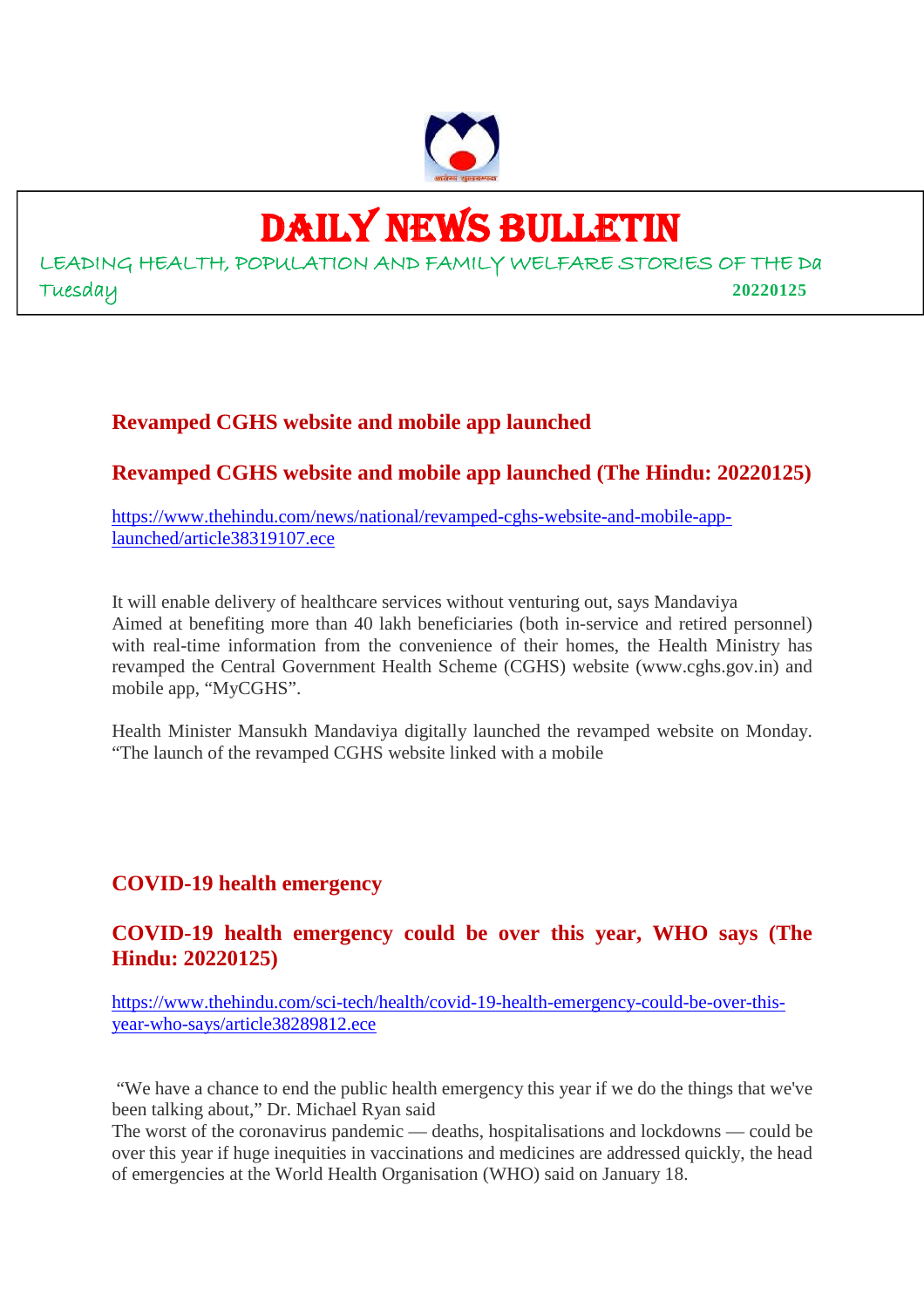Dr. Michael Ryan, speaking during a panel discussion on vaccine inequity hosted by the World Economic Forum (WEF), said "we may never end the virus" because such pandemic viruses "end up becoming part of the ecosystem". But "we have a chance to end the public health emergency this year if we do the things that we've been talking about", he said.

#### **New Cases**

#### **India logs 2,55,874 new Covid-19 cases, positivity rate dips (The Tribune:20220125) The Covid death toll now stands at 4.9 lakh**

https://www.tribuneindia.com/news/nation/india-logs-2-55-874-new-covid-19-casespositivity-rate-dips-364292

After being over three lakh for five consecutive days, the single day rise in COVID-19 infections was recorded at 2,55,874, taking India's total tally of cases to 3,97,99,202, according to Union health ministry data updated on Tuesday.

The death toll has climbed to 4,90,462 with 614 daily fatalities, the data updated at 8 am stated. The ministry said that active cases have decreased to 22,36,842 and comprise 5.62 per cent of the total infections, while the national COVID-19 recovery rate has decreased to 93.15 per cent.

A reduction of 12,493 cases has been recorded in active cases in a span of 24 hours.The daily positivity rate was recorded at 15.52 per cent while the weekly positivity rate was 17.17 per cent, according to the health ministry.

The number of people who have recovered from the disease increased to 3,70,71, 898, while the case fatality rate was recorded at 1.23 per cent, it said.

The cumulative COVID-19 vaccine doses administered in the country so far is over 162.92 crore. India's COVID-19 tally had crossed 20 lakh on August 7, 2020, 30 lakh on August 23, 40 lakh on September 5 and 50 lakh on September 16.

It went past 60 lakh on September 28, 70 lakh on October 11, crossed 80 lakh on October 29, 90 lakh on November 20 and surpassed the one-crore mark on December 19, 2020.

India crossed two crore cases on May 4 and three crore cases on June 23 last year. PTI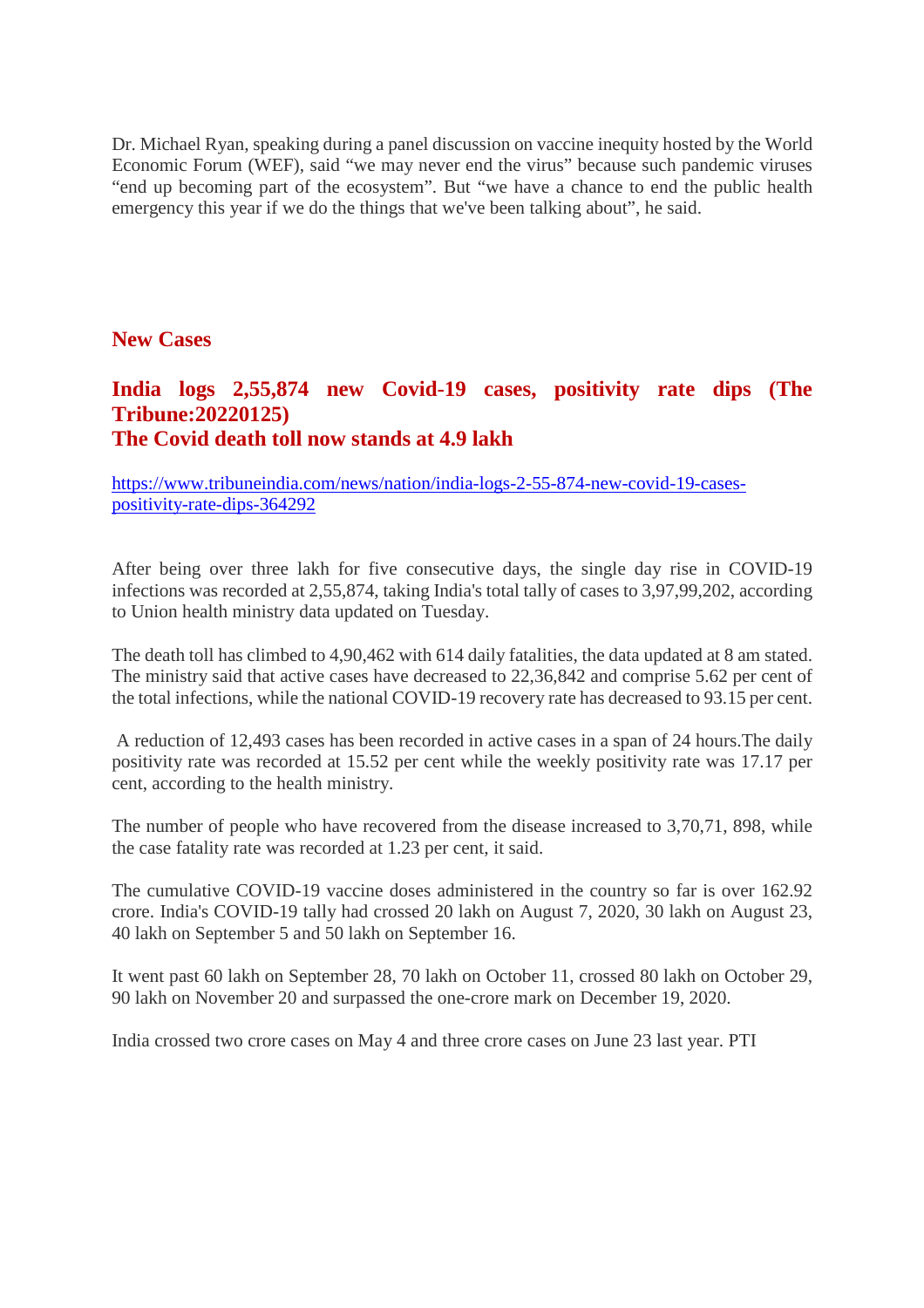#### **Molecular-level analysis of Omicron**

#### **Indian-origin scientist among UBC researchers unveil world's first molecular-level analysis of Omicron (The Hindu:20220125)**

https://www.thehindu.com/sci-tech/health/indian-origin-scientist-among-ubc-researchersunveil-worlds-first-molecular-level-analysis-of-omicron/article38308242.ece

Omicron was first identified in South Africa and Botswana in November and is driving the current wave of infections.

A team of researchers, including an Indian-origin scientist at the prestigious University of British Columbia, has become the first in the world to conduct a molecular-level structural analysis of the Omicron spike protein, which could help accelerate the development of more effective treatments against the variant.

Spike protein helps the virus enter and infect cells.

#### **Community transmission**

#### **Third wave of Covid likely to peak sooner than later (The Tribune:20220125)**

https://www.tribuneindia.com/news/editorials/community-transmission-364077

The Indian SARS-CoV-2 Genomics Consortium (INSACOG), a multi-laboratory, multiagency, pan-India network that monitors genomic variations in the novel coronavirus, has announced that Omicron is now in community transmission in the country. The consortium has stated that further spread of Omicron is expected to be through internal transmission, not due to foreign travellers, adding that Covid-appropriate behaviour and vaccination are the main shields against all kinds of mutations of the virus.

Being a foregone conclusion, community transmission should not trigger panic or chaos as long as the fatality rate remains low. Instead, it has raised hope that the third wave of Covid-19 might peak sooner than later. As per a preliminary analysis by IIT Madras, the national peak is likely to come early next month, while other predictions say it may happen by mid-February. The developing scenario might prompt the Election Commission of India to consider extending the ban on physical rallies beyond January 31 in the five poll-bound states. While most Omicron cases so far have been asymptomatic or mild, the importance of home isolation and staying away from crowded public places cannot be overestimated.

With the next fortnight or so being crucial, the authorities should go all out to fast-track the vaccination drive. It was on January 10 that India started administering booster or precaution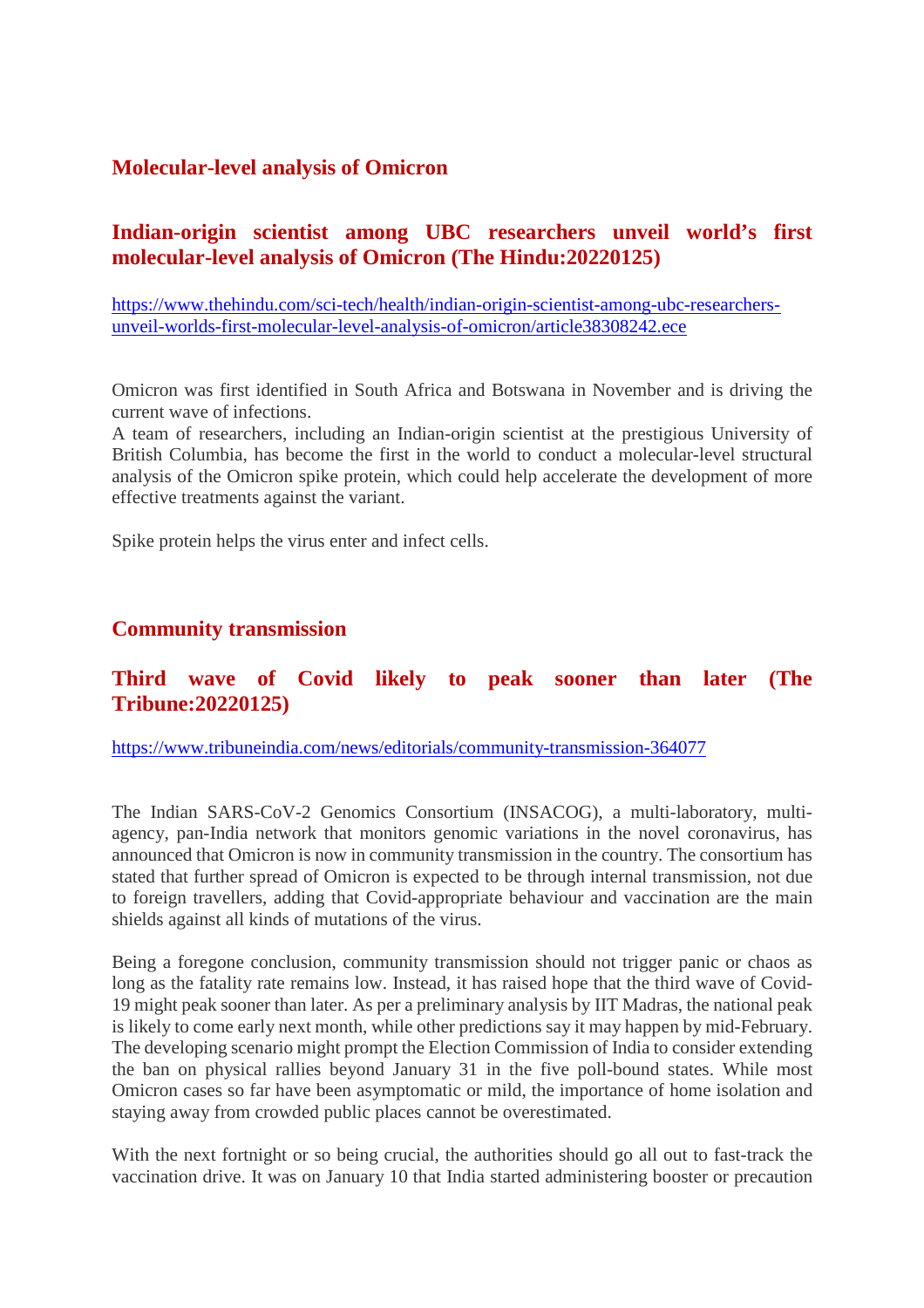dose to healthcare workers, frontline workers and people aged above 60 (with comorbidities). In two weeks, over 80 lakh such doses have been given. This inoculation rate needs to be improved drastically. It's also worrying that there are around 6 crore adults whose second dose is still overdue. Even as the Centre recently told the Supreme Court that there were no guidelines to force people to get vaccinated, it is imperative to assess the efficacy of national and state-level awareness campaigns and do course correction wherever required. Though it may be premature to say that the virus is on its last legs, major relief might be on the cards if it quickly runs its course through the bulk of the population, thus heralding herd immunity.

#### **Living with the virus**

#### **Need for a pandemic response devoid of fear, paranoia (The Tribune:20220125)**

https://www.tribuneindia.com/news/editorials/living-with-the-virus-363310

Two years after the pandemic broke out, a Covid-weary world finds itself at the crossroads. Even as China and Hong Kong continue to enforce tough restrictions, some European nations are preparing to live with the virus in a business-as-usual way. In the UK, mask-wearing in public places and Covid passports will not be mandatory from January 26, with PM Boris Johnson declaring that the latest wave has 'peaked nationally'. Early next month, France will lift the cap on the number of people allowed to attend indoor and outdoor events, while masks will no longer be a must in public. In Portugal, which boasts of one of the world's highest Covid vaccination rates, President Marcelo Rebelo de Sousa has announced that the country has moved into an endemic phase. Spain is making plans to treat the next surge not as an emergency but an illness that is here to stay. 'Covid-19 must be treated like other illnesses,' says Dr Salvador Trenche, head of the renowned Spanish Society of Family and Community Medicine, adding that 'normalised attention' by health professionals would help reduce delays in treatment of ailments not related to the coronavirus.

What these approaches have in common is a forceful argument: the fear and paranoia surrounding Covid-19 have to go. We have had enough disruptions — making the already battered economy suffer even more is nothing but a recipe for disaster. It's an indisputable fact that while the cases are soaring, hospitalisations and deaths are not rising at the same rate, thanks to wide coverage of vaccination in many countries and the Omicron variant's lesser severity.

Is India ready to bite the bullet and adopt the new Covid playbook? The Maharashtra Government has taken the lead by announcing the reopening of schools for physical classes from January 24. The Centre has highlighted that unlike the destructive second wave, the current surge is not getting out of hand due to comprehensive vaccination. This trend should make the Central and state authorities confident of the robustness of their pandemic response and not destroy livelihoods, come what may.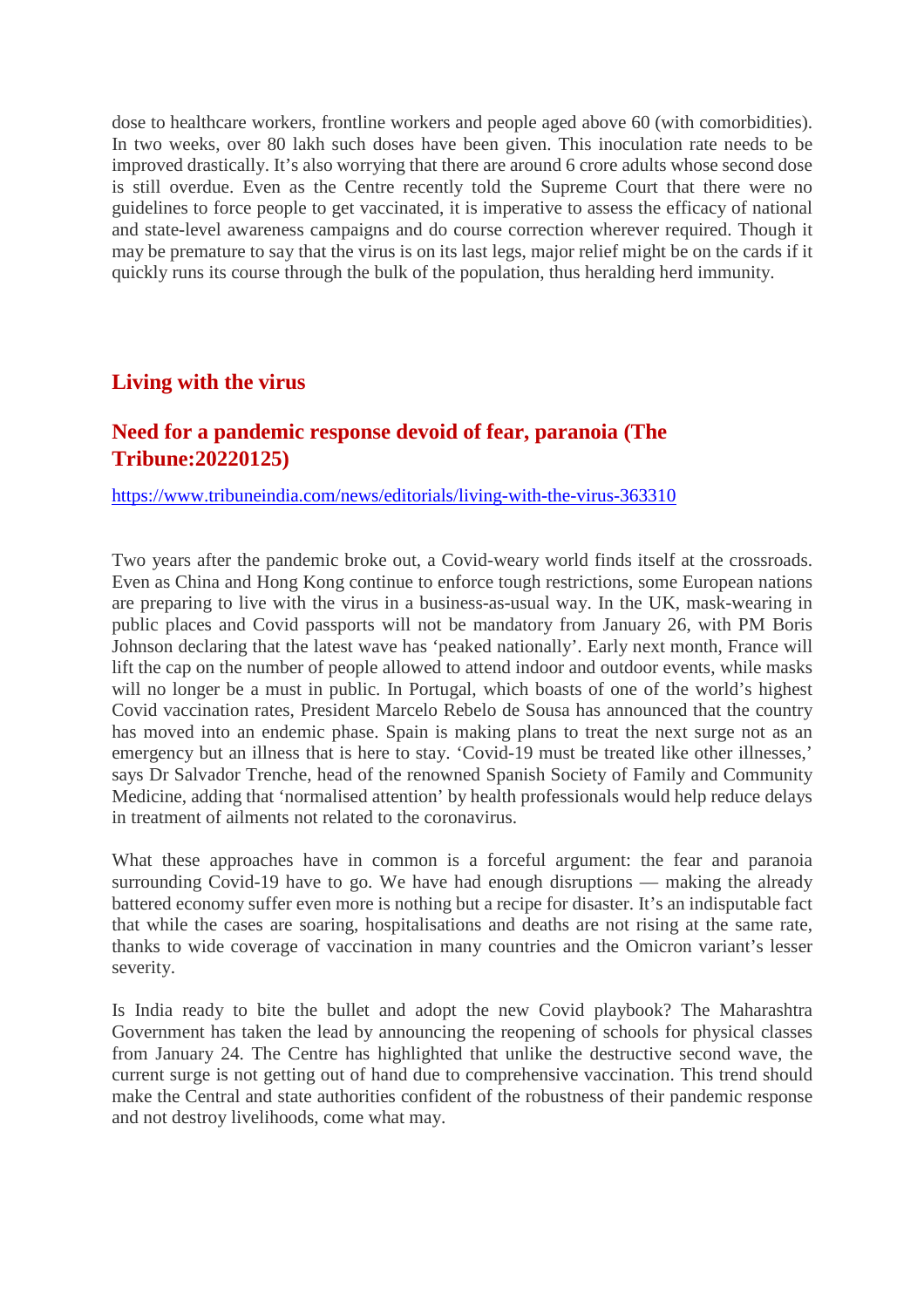#### **community transmission of Omicron**

#### **Not mild for all: On community transmission of Omicron (The Hindu: 20220125)**

#### https://www.thehindu.com/opinion/editorial/not-mild-for-all-on-community-transmission-ofomicron/article38320693.ece

India has admitted community transmission in the belief Omicron is mild

Even at the peak of the second wave in India last year, when no contact tracing was done or was possible, not a word was said about the Delta variant being in community transmission where the source of infection cannot be traced. But with extremely transmissible Omicron becoming the dominant variant across major cities, INSACOG, the consortium meant to monitor the genomic variations in the SARS-CoV-2 virus, has for the first time officially mentioned that India has entered community transmission; daily fresh cases have been over 0.3 million since January 19. Even as on June 15 last year, when the second wave had peaked here, India claimed to have only a 'cluster of cases' as reflected in WHO's last epidemiological report (weekly) mentioning the stage of transmission in member-States. In contrast, the U.S. declared community transmission in February 2020 when the source of infection was untraceable in one instance; only 15 cases were detected then. The closest India came to admitting community transmission was in October 2020, when then Health Minister Dr. Harsh Vardhan said it was restricted to "certain districts in limited States". The deep reluctance to acknowledge community transmission was based on the premise that it marked the Government's inability to control the virus spread and the failure of the harsh national lockdown. As the Government tried in vain to obfuscate the stage of transmission, it only reflected its resistance to acknowledge reality and an unwillingness to be transparent.

INSACOG's weekly bulletin also mentions that the BA.2 sub-lineage of Omicron forms a substantial fraction of cases detected in India. This sub-lineage was detected a month after WHO had designated Omicron to be a variant of concern on November 26, 2021. Though the Omicron variant causes less disease severity intrinsically and most of those who are fully vaccinated have only mild disease, the number of people hospitalised and requiring intensive care has been increasing in the third wave in India. As WHO recently warned, people infected with Omicron can display the "full spectrum of disease" — from asymptomatic infection to severe disease and death. This is especially true in older people, those with comorbidities, and people not fully vaccinated. Though over 67% of adults have been fully vaccinated, and nearly 8.2 million booster doses administered as on January 23, nearly 5.5% of health-care workers, 6.8% of frontline workers, and 16.2% of those older than 60 years have not received their second dose. Fully vaccinating these vulnerable groups should be a high priority. Meanwhile, the need for strict adherence to COVID-appropriate behaviour cannot be overemphasised.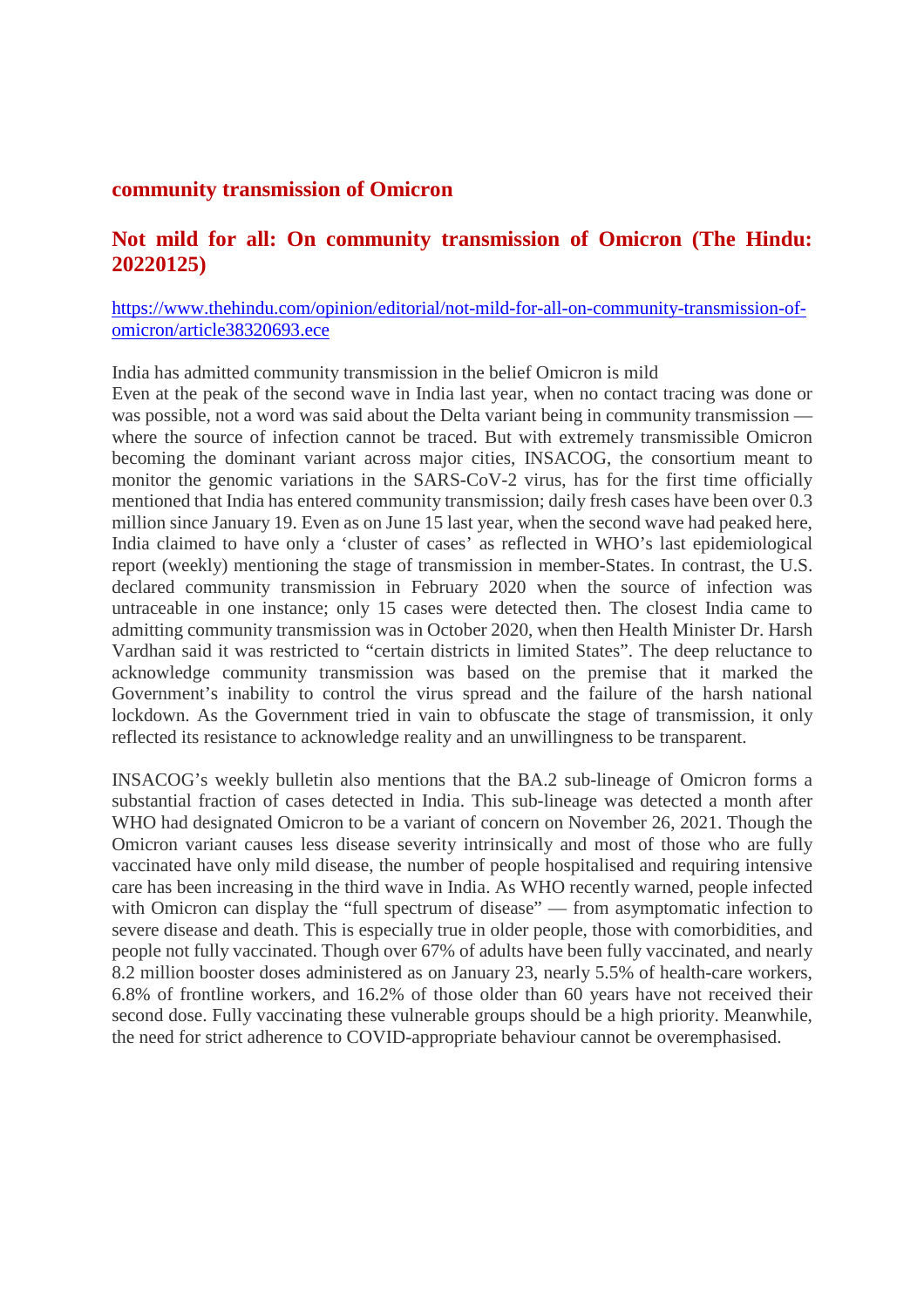#### **Positivity Rate (The Asian Age:20220125)**

http://onlineepaper.asianage.com/articledetailpage.aspx?id=16121684

## 3,06,064 new Covid cases, positivity max since May

Positivity rate in over 200 districts higher than national average

#### **SANJAY KAW** with agency inputs NEW DELHI, JAN. 24

India reported over three lakh new Covid-19 infections for the fifth consecutive day even though the caseload over the last 24 hours was eight per cent lower than a day before. The daily positivity ratea key marker of the pandemic's status, has however, shot up from 17.78 per cent to 20.75 per cent - the highest since mid-May last year when the second Covid-19 wave had led to a major surge in hos<br>sations, putting<br>healthcare syster<br>major cities major surge in hospitalithe system in cities under major tremendous pressure.

The positivity rate in over 200 districts is higher than the national average with Thiruvananthapuram. Faridabad and North Goa on top of the list at 46 per cent. In Rohtak, Pune and Mohali, it is above 40 per cent while in South Goa it is 39 per cent. The health ministry data revealed that there has been a drop in the



Beneficiaries wait to receive Covid-19 vaccine near  $-PTI$ Jama Masjid in Old Delhi on Monday.

number of tests being conducted for Covid-19, About 14.8 lakh tests were carried out in 24 hours while an average of about 18 lakh tests had been carried out over the last seven days.

The country also logged 439 Covid-19 related deaths in the last 24 hours. At least 60 per cent of the patients who have died during the current Covid-19 wave were either partially or fully unvaccinated. With about 50 lakh **Turn to Page 4** 

#### **NCP's chief Pawar** tests Covid positive

Mumbai: NCP president Sharad Pawar on Monday informed that he has tested positive for Covid-19. He said there is no cause of concern and he is following the treatment as suggested by his doctor. "I have tested Covid positive but there is no cause for concern," he said.  $-PTI$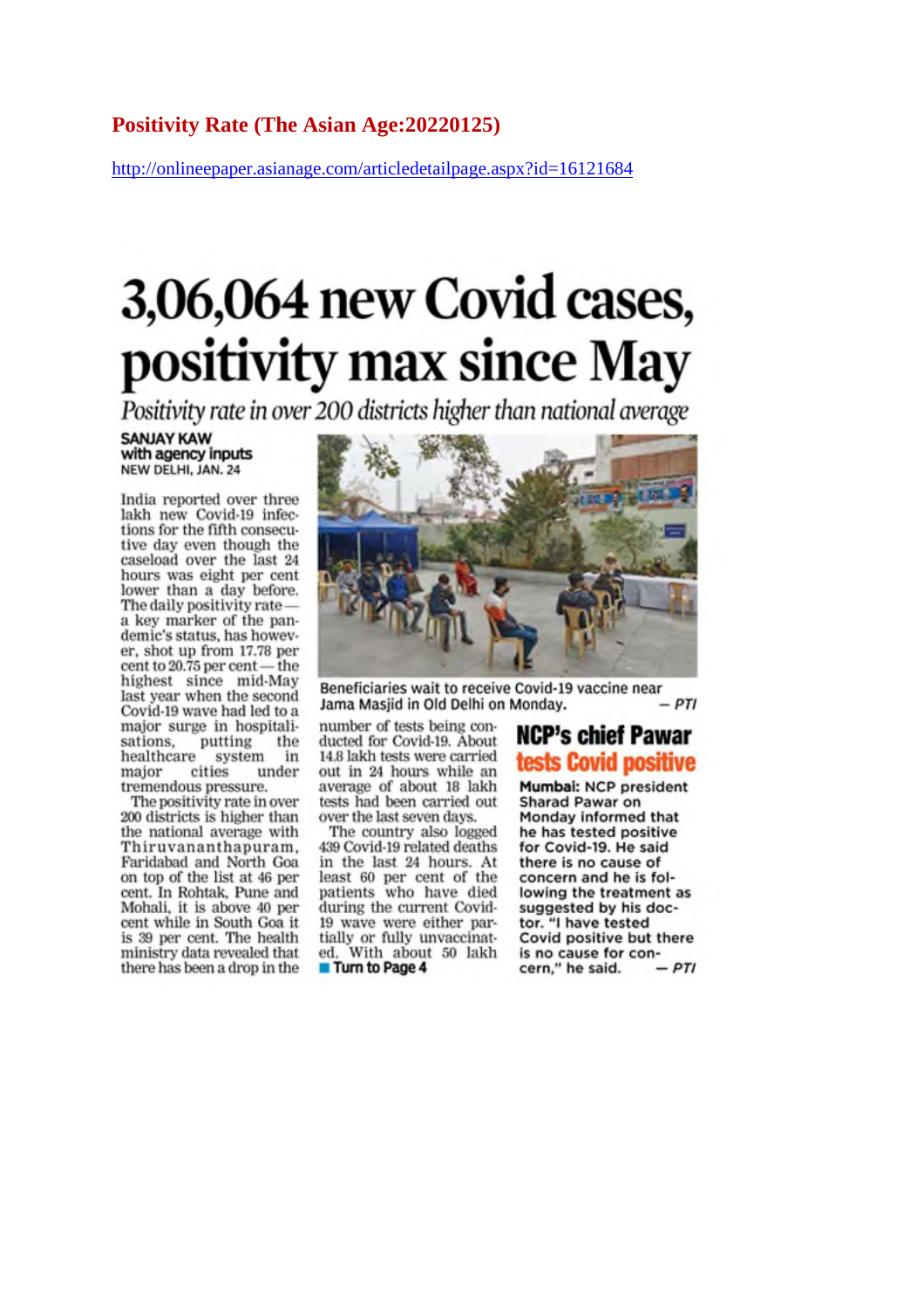#### **Dental Health**

#### **Eight home remedies for bleeding gums that you should consider (The Indian Express:20220125)**

https://indianexpress.com/article/lifestyle/health/eight-home-remedies-bleeding-gums-oralhygiene-dental-health-gum-diseases-7719334/

Take care of your gums and start brushing twice daily along with flossing once.

gums, gum health, gum bleeding, home remedies for gum bleeding, how to stop gums from bleeding, oral health, dental hygiene, indian express newsCheck with your dentist if you suffer from bleeding gums on the regular. (Photo: Getty/Thinkstock)

Many people experience bleeding of the gums from time to time. Sometimes it is painful — if caused by some external injury such as hard brushing or rough toothbrush bristles — and other times, it could indicate some underlying oral health condition that needs medical attention.

According to Dr Damini Agarwal, a Lucknow-based endodontist and aesthetic dentist, and founder of Infinity Clinic, while caring for your teeth is important, many people forget the importance of caring for the gums, which is an important part of your oral hygiene routine.

ALSO READ |Are people with gum disease at greater risk of high blood pressure? "If your gums bleed when you brush your teeth, you are probably suffering from a mild case of gingivitis. Gum bleeding is very common. The best recommendation is always to visit your dentist who will advise you on the best treatment," she says.

The doctor, however, says there are certain home remedies that can help prevent the bleeding and inflammation of gums. Read on to find out.

Clove oil: Considered to be one of the best home remedies, it helps to reduce the inflammation of gums and stop the bleeding. Take a little clove oil and directly rub it on your gums or chew one or two pieces of cloves. You may feel a slight burning sensation, but it will help to reduce the inflammation.

#### ALSO READ |Does diabetes affect oral health?

Aloe vera: Aloe vera has many therapeutic properties and one of them is to decrease gum inflammation. Take a small amount of aloe vera pulp and massage on the gums. Let the pulp settle before rinsing your mouth. Mild gum diseases can be taken care of by consuming liquids that have natural aloe vera gel in them.

Regular brushing and flossing: Prevention is better than cure. Take care of your gums and start brushing twice daily along with flossing once. Not only will it help you get a pearly white smile, it will also help keep several gum diseases and teeth problems away.

gums, gum health, gum bleeding, home remedies for gum bleeding, how to stop gums from bleeding, oral health, dental hygiene, indian express news Massaging the aloe vera pulp on the gums can relieve you. (Photo: Pixabay)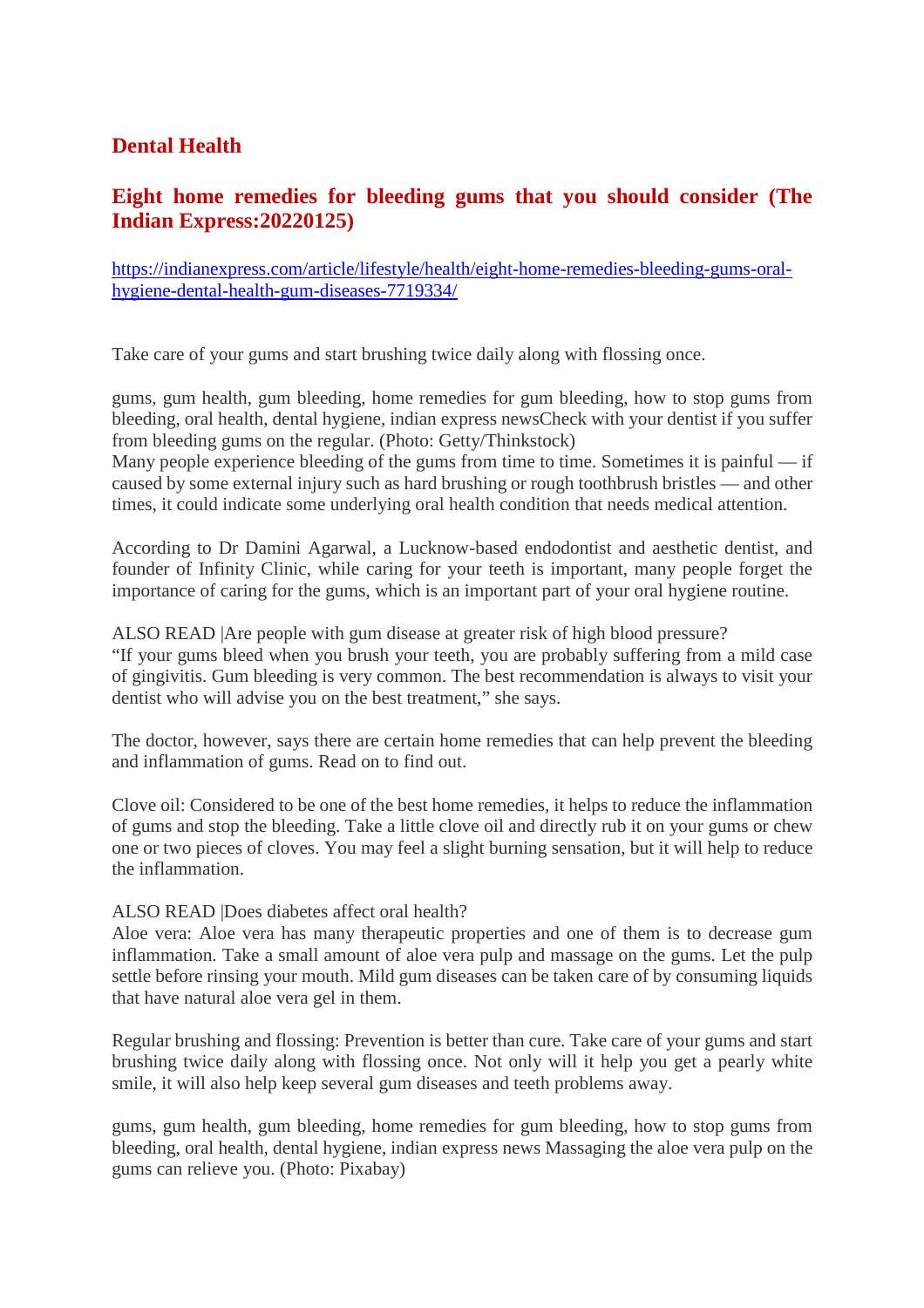Consuming fresh fruits and vegetables: Fresh and unprocessed vegetable and fruits are not only good for overall health, but also for healthy gums. Fruits and vegetables are rich in vitamins, minerals and low in calories. Chewing on raw vegetables helps in massaging gums and improving blood circulation, thereby helping reduce the bleeding.

Warm saline rinses: One of the easiest and simplest home remedies is to gargle with lukewarm salt water. Take some lukewarm water and add a bit of salt and gargle with it two to three times a day. Make sure the water is not too hot.

ALSO READ |Here's why you should chew on sesame seeds early morning Oil pulling: Oil pulling is a method of swishing some oil in your mouth to help fight infections that cause your gums to bleed. Rinse with coconut or sesame oil to ensure your mouth is clear of harmful bacterial growth.

Vitamin C: Amla (gooseberry) and lemons are rich sources of vitamin C and help to reduce inflammation of gums. Consumption of half an amla or lemon every day is beneficial in reducing deficiency of vitamin C.

Quit smoking: Tobacco can be hazardous when it comes to your oral health. Smoking can lower your body's immune system response, making it harder for your body to fight plaque which can lead to gum disease.

#### **Yoga and Physical Fitness**

#### **5 simple yoga poses that are highly beneficial if practised daily (The Indian Express:20220125)**

https://indianexpress.com/article/lifestyle/fitness/keep-moving-everyday-with-these-5 simple-yoga-poses-7692326/

"Surya Namaskar is a complete body drill if done well, but these 5 poses are greatly beneficial when done everyday, my every yoga class includes one or the variation of these," said strength coach Nidhi Mohan Kamal

yoga, bridge poseWhile you enjoy the holidays, don't forget to get some of these poses in to keep moving a little everyday. (Photo: Pexels)

A new study published in the Obesity Journal states that 'moving more, more often' leads to weight loss in the long term, and also helps keep it away. As such, even if you are unable to follow a dedicated fitness routine, make sure to take out time in-between work to indulge in some form of movement — be it walking while talking on the phone, opting for the stairs or simply stretching. Especially during the holidays when everything revolves around food, movement can also help with digestion and prevent bloating.

Fitness alert: Start your yoga journey with these easy tips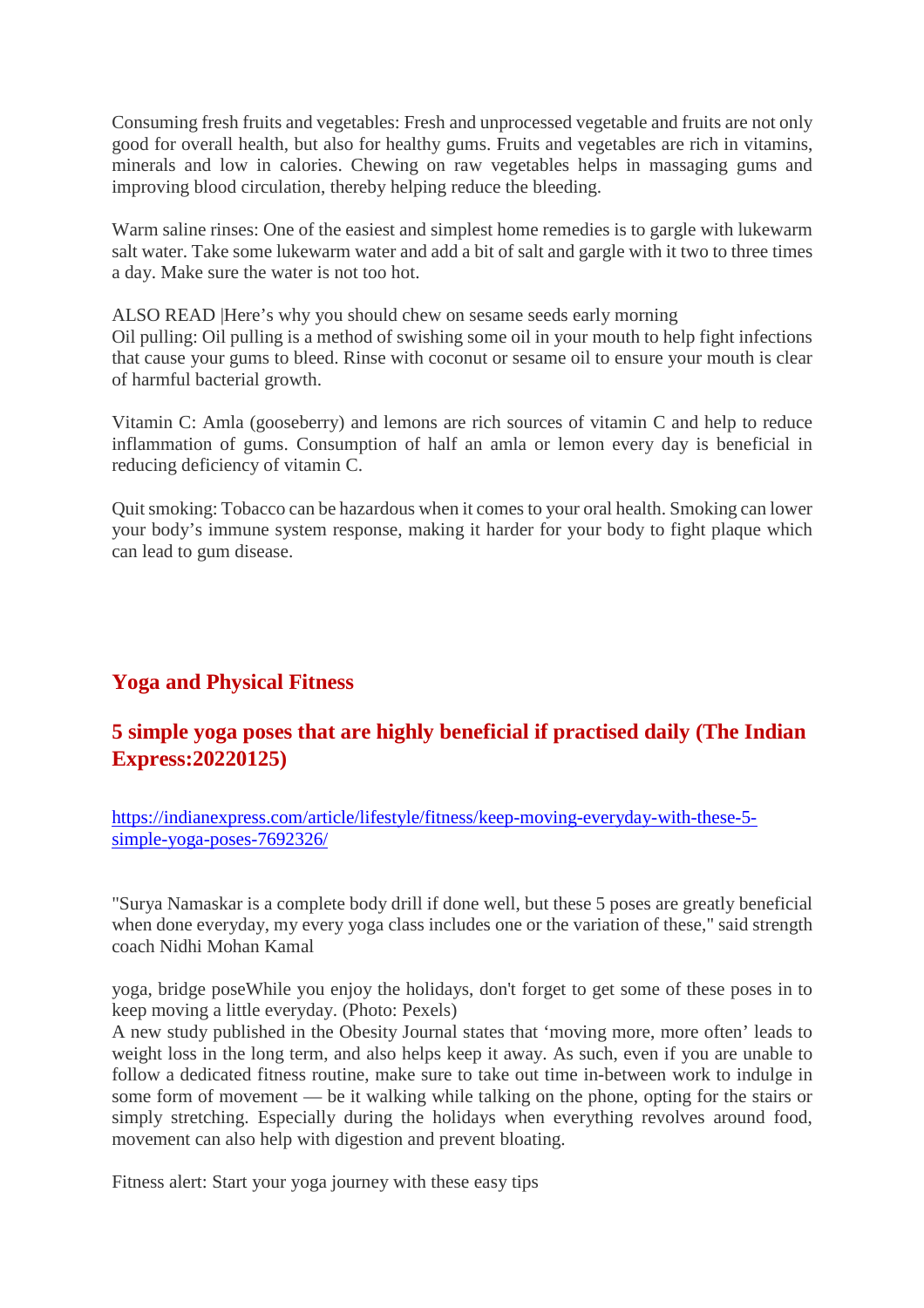But if yoga is what you prefer, you can always do these five simple poses shared by nutritionist and strength coach Nidhi Mohan Komal.

"Surya Namaskar is a complete body drill if done well, but these 5 poses are greatly beneficial when done everyday, my every yoga class includes one or the variation of these," she captioned her Instagram post.

#### **Food and Nutrition**

#### **Nutrition alert: Avoid these foods for better immunity (The Indian Express:20220125)**

Our immune system is complex and is influenced by a healthy balanced of many factors beyond just diet, say experts

https://indianexpress.com/article/lifestyle/health/foods-avoid-better-immunity-artificialsweeteners-sugar-salt-7723013/

immunity, healthy dietFrom eggs to artificial sweeteners, here are some foods that you should avoid for better immunity

Like most aspects of our health, immunity, too, isn't built in a day. It is strengthened over time with the help of a healthy diet and lifestyle. In the last two years, it has become especially essential to take care of our immunity to fight the virus, common cold, and flus.

But, it is worth noting that our immune system is complex, and is influenced by a healthy balance of many factors, beyond just diet. Obesity, environmental toxins, chronic diseases, excessive mental stress, and old age are some of the major factors that may lead to weakened immunity.

That's why practices like quitting smoking, sleeping 7-8 hours a day, focusing on a proteinrich diet, exercising, increasing your daily water intake and practicing mindfulness are common expert suggestions when it comes to a maintaining a strong immune function. But what are the things that you should avoid? Dr Shalini Garwin Bliss, HoD -Dietician at Manipal Hospital Gurugram, lists the following foods:

ALSO READ |Five Indian foods to cure your gut problems Processed foods

A 2019 study by the National Library of Medicine titled 'Sugar and the Mosaic of Autoimmunity' said that diets high in excess salt and sugar are associated with risks of chronic illnesses and autoimmune diseases. A sugar-rich diet also limits the immune system's ability to fight diseases. Hence, it is advised to avoid canned and processed foods like chips, cakes and cookies, sugary breakfast cereals, sweetened dairy products, aerated drinks, and microwaveable foods.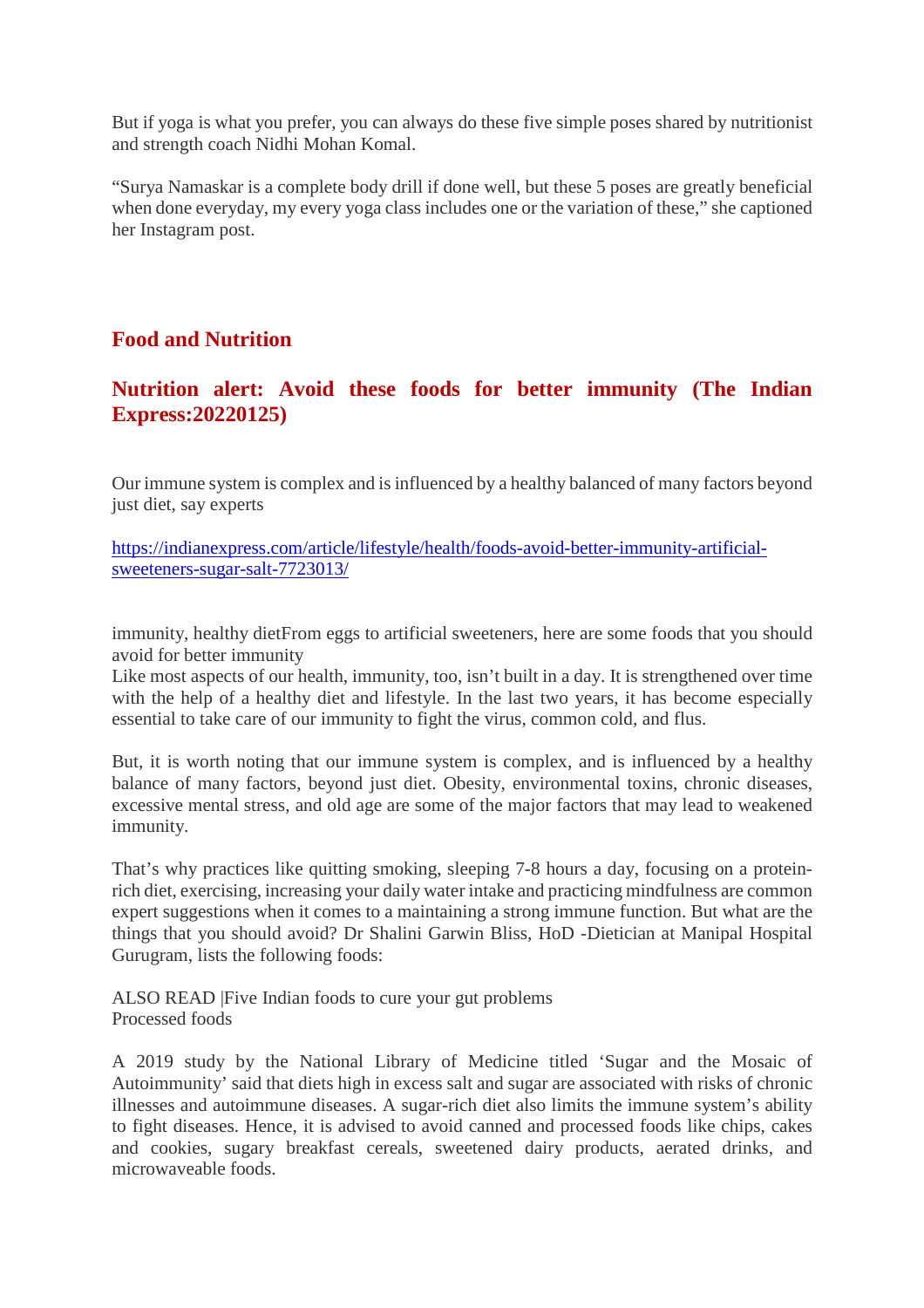Foods high in carbohydrates

Foods high in refined carbohydrates like white flour, white rice, and cookies, cakes, breads made with white flour are associated with an increase in inflammation and oxidative stress. Try to limit their intake.

Multiple studies report that the consumption of certain artificial sweeteners and additives used to lengthen the shelf life of food items alter gut bacteria composition, lead to increased inflammation in the gut, and blunted immune response.

Instead, consume vegetables and fruits like mushrooms, papaya, tomato, bell pepper and green vegetables like broccoli and spinach which are high in beta carotene, ascorbic acid, and other vitamins. Ginger, gooseberries and turmeric are some common and natural immunity strengthening foods that you can rely on, and so are flax seeds, basil leaves, black cumin, and melon seeds. Yoghurt and fermented foods are also great option as they rejuvenate the composition of gut bacteria.

#### **Vaccination (Hindustan:20220125)**

दावा: यादा टकाकरण के भाव का कोरोना पर दखेगा असर**तीसरलहर पर <sup>15</sup> फरवरसेलगाम**

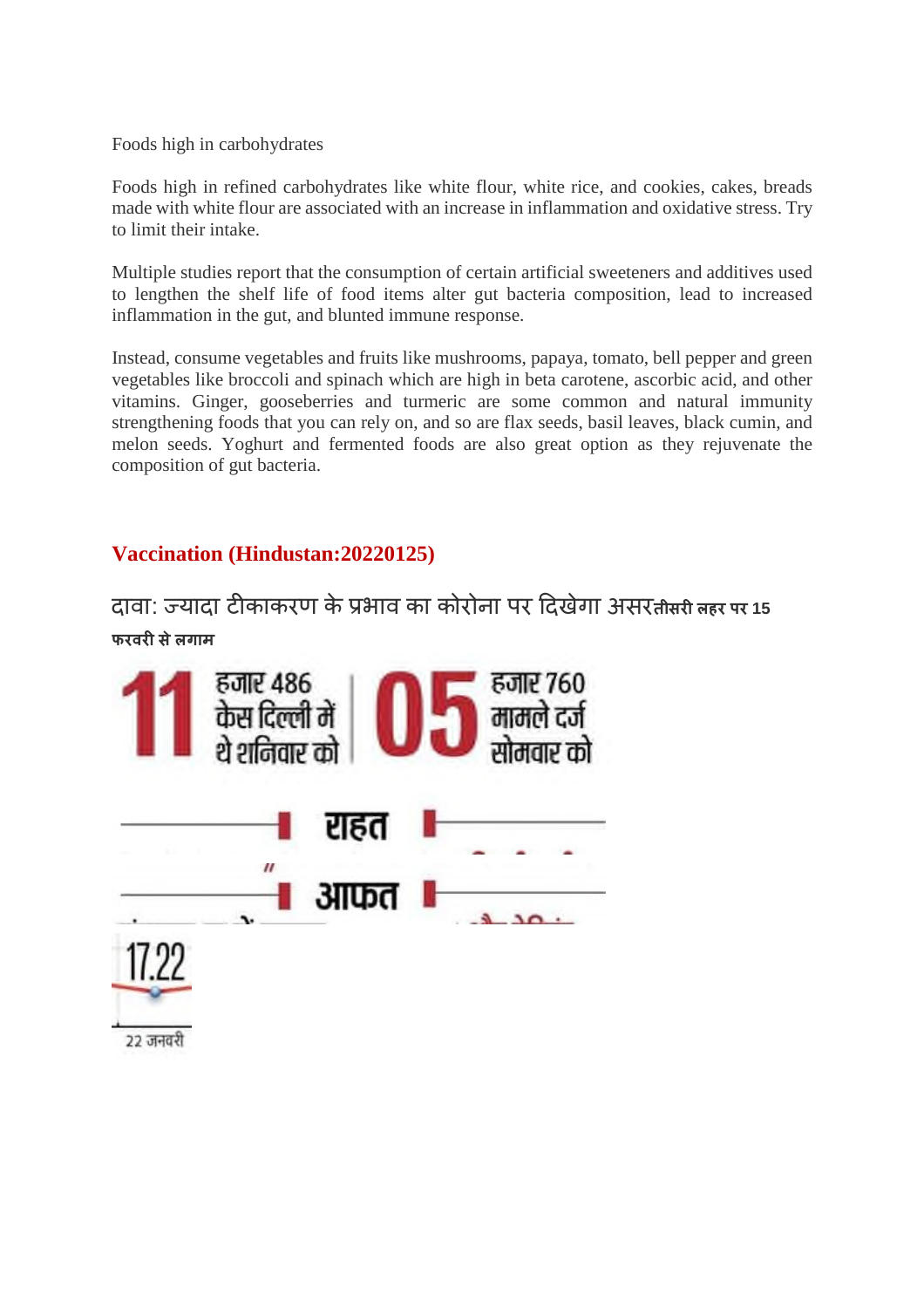## और वेरिएंट आएंगे

डब्ल्यूएचओ प्रमुख ने<br>आशंका जताई कि भविष्य में कोरोना के और भी स्वरूप सामने आएंगे। ओमीक्रोन आखिरी कोविड–19 वेरिएंट नहीं है।



23 जनवरी



**नई दल| हदुतान यूरो**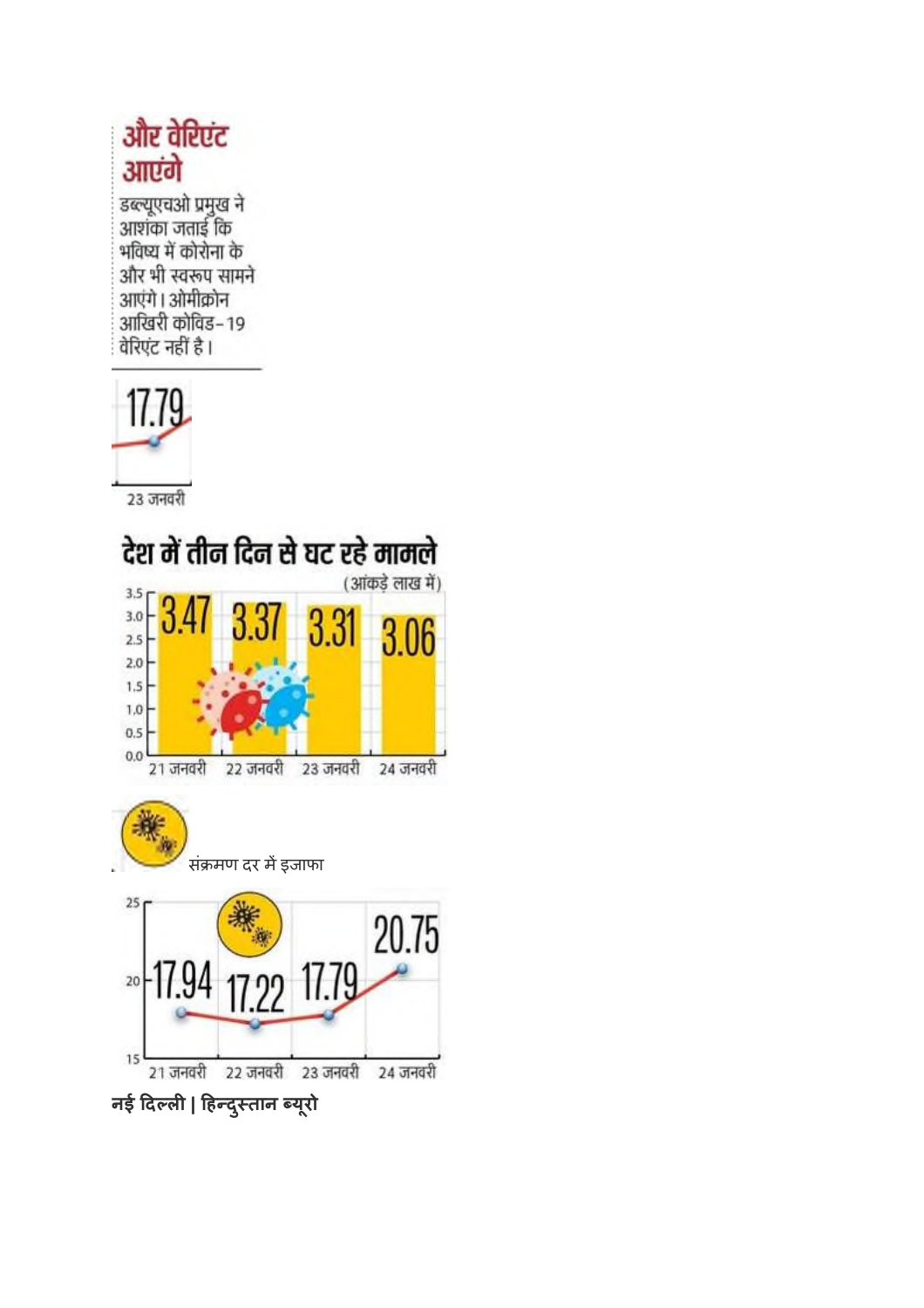देश कोरोना संक्रमण 15 फरवरी से घटने लगेगा। आधिकारिक सूत्रों ने सोमवार को यह दावा किया। इस बीच, कुछ राज्यों और मेट्रो शहरों में मामले कम और स्थिर होने लगे हैं। इसमें सबसे बड़ा योगदान टीकाकरण का है।

सूत्रों ने यह भी कहा कि टीकाकरण ने तीसरी लहर के प्रभाव को कम कर दिया है। देश में 74 वयस्क आबादी का पूर्ण टीकाकरण हो चुका है। देशभर में 1.62 अरब लोगों का टीकाकरण हो चुका है। इनमें 93.20 करोड़ लोगों को पहली और 68.83 करोड़ को दूसरी जबकि 84.17 लाख को एहतियाती खुराक दी जा चुकी है।

**आईआईटी का शोध:**देश में तीसरी लहर जनवरी के अंत या फरवरी की शुरुआत में चरम पर होगी। मार्च के आखिर तक यह खत्म हो जाएगी। आईआईटी कानपुर के प्रोफेसर मणींद्र अग्रवाल ने यह दावा किया है। वहीं आईआईटी मद्रास ने भी दावा किया कि देश में छह फरवरी तक कोरोना का पीक आने की संभावना है।

स्वास्थ्य मंत्रालय के मुताबिक, देश में कोरोना 3,06,064 मामले सामने आए और संक्रमण दर 20 प्रतिशत से अधिक रही। रविवार की तुलना में नए संक्रमण 27,469 कम दर्ज किए गए।

#### **दल-यूपी मभी कमी**

दिल्ली, यूपी, हरियाणा और बिहार समेत कई राज्यों में कोरोना के नए मामले घटने लगे हैं। वहीं, तमिलनाडु-मध्य प्रदेश में संक्रमण स्थिर है।

डब्ल्यूएचओ ने कहा कि यूरोपीय देशों में कोरोना अंत की ओर बढ़ रहा है। ओमीक्रोन स्वरूप यूरोपीय देशों में महामारी को नए चरण में ले गया और यह खत्म हो सकता है। यह राहत की बात है।

#### **यूरोप मअतं के करब महामार**

आंकड़े प्रतिशत में

**20.75**

**17.94**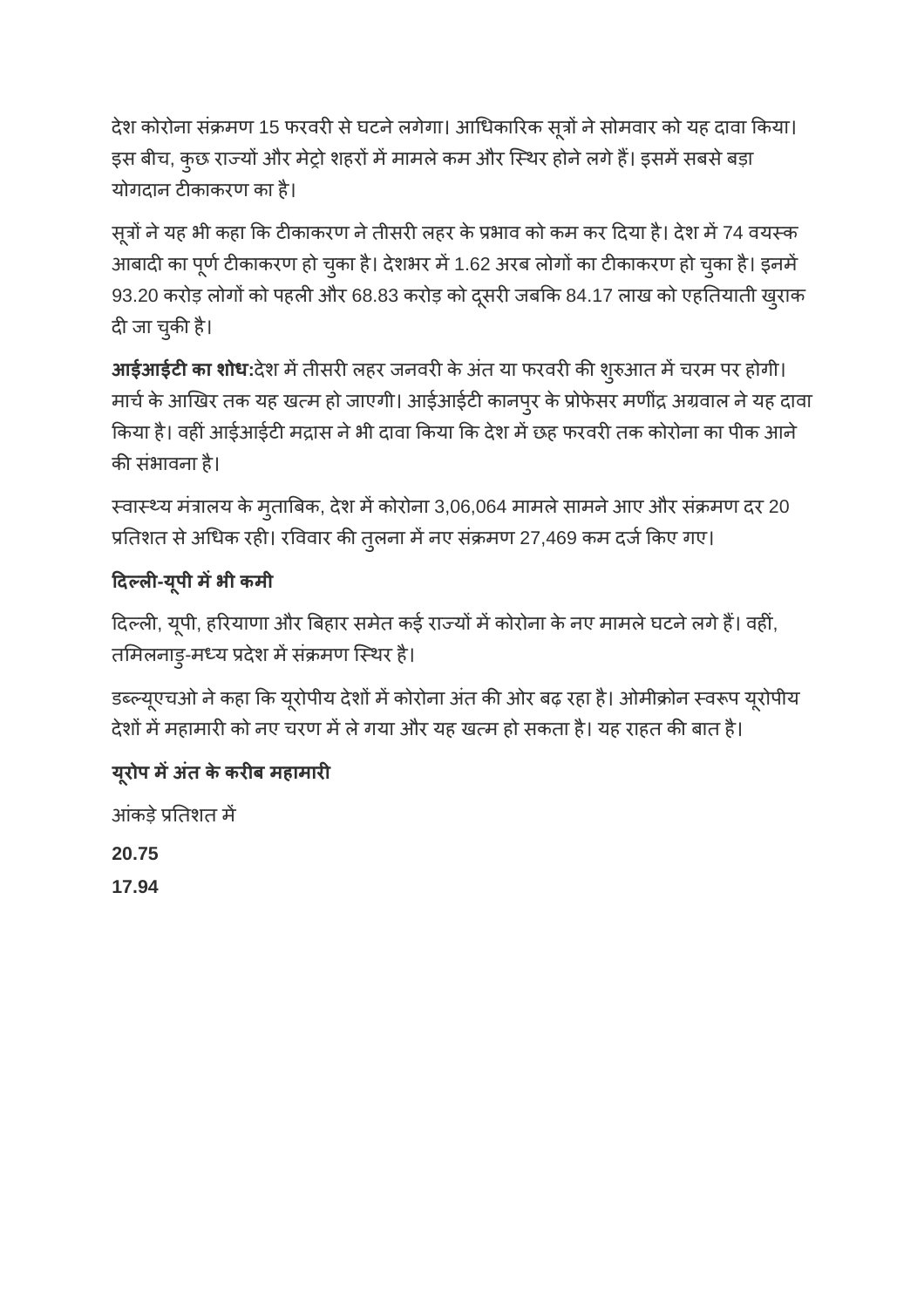#### **Health Care Services**

**लोकनायक म40 फसदतक घटेरोजाना आनेवालेसं मत, सं या कम होकर सफ 2394 रह गईअपतालमकम होनेलगेकोरोना मरज(Hindustan:20220125)**

सप्ताहांत कर्फ्यू खत्म होने के बाद सोमवार को भागीरथ पैलेस में बड़ी संख्या में लोग खरीदारी को पहुंचे। • सलमान अल

## राहत

अस्पतालों में स्थिति **दन भतसं मत**

- 19 जनवरी 2734
- 20 जनवरी 2698
- 21 जनवरी 2656
- 22 जनवरी 2504
- 23 जनवरी 2424

24 जनवरी 2394

#### **एक दन मछह हजार सेकम केस आए, 30 कमौत**

**दिल्ली में** कोरोना संक्रमण के मामले तेजी से घट रहे हैं, वहीं संक्रमण दर में भी गिरावट दर्ज की जा रही है। हालांकि मौत का आंकड़ा अब भी 30 के करीब बना हुआ है। लेकिन, राहत की बात है कि दिल्ली में कोरोना से ठीक होने वाले मरीजों की संख्या तेजी से बढ़ी है। दिल्ली के स्वास्थ्य विभाग के अनुसार सोमवार को कोरोना के 5760 नए मामले सामने आए। वहीं, 14836 मरीजों को छुट्टी दी गई, जबकि 30 मरीजों ने दम तोड़ दिया। दिल्ली में अबतक 1797471 लोग कोरोना से संक्रमित हो चुके हैं। इनमें से 1726681 ठीक हो चुके हैं। वहीं 25650 ने कोरोना के कारण दम तोड़ दिया। दिल्ली में कोरोना से मृत्युदर 1.43 फीसदी है।

**48 हजार लोगकजांच हुई**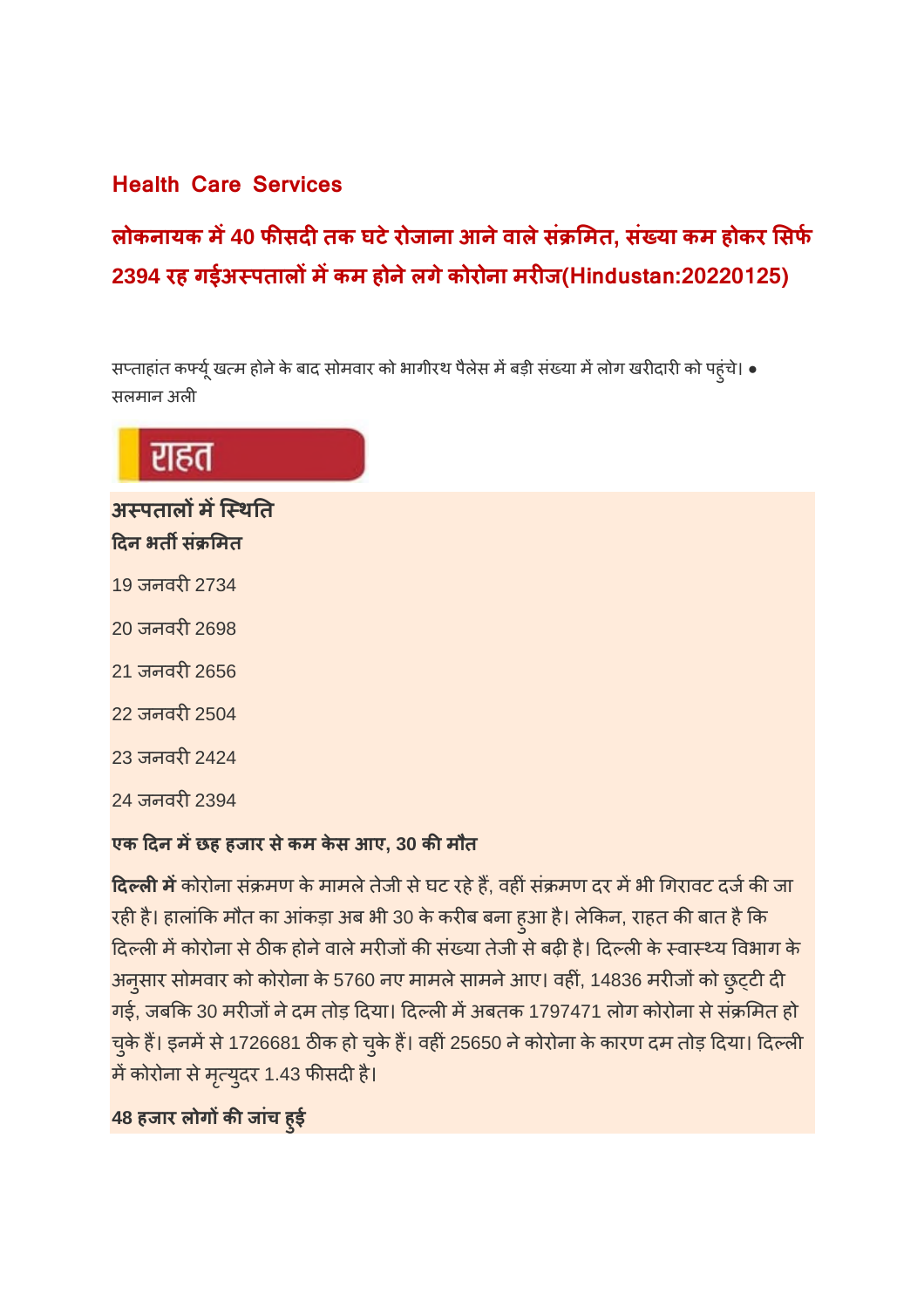दिल्ली में रविवार को कुल 48844 लोगों की कोरोना जांच की गई, जिनके नतीजे सोमवार को आए। इनमें आरटीपीसीआर से 43362 टेस्ट और रैपिड एंटीजन से 5482 टेस्ट हुए। दिल्ली में अबतक 34519614 टेस्ट हो चुके हैं।

#### **स य मरज घटकर 45 हजार हुए**

स्वास्थ्य विभाग के अनुसार, दिल्ली में कोरोना के 45140 सक्रिय मरीज हैं। इनमें होम आइसोलेशन में 36838 मरीज भर्ती हैं। वहीं कोविड केयर सेंटर में 231 मरीज, कोविड हेल्थ सेंटर में 21 मरीज हैं। विभाग के अनुसार दिल्ली के विभिन्न अस्पतालों में 2394 मरीज भर्ती हैं। इनमें से 104 मरीज कोरोना लक्षण के साथ और 2290 कोरोना मरीज शामिल हैं। कोरोना संक्रमित मरीजों में से 820 मरीज आईसीयू में, 808 मरीज ऑक्सीजन सपोर्ट पर और 160 मरीज वेंटिलेटर पर हैं। विभाग के अनुसार इन मरीजों में से 1925 मरीज दिAल्ली के और 365 मरीज दिल्ली के बाहर से हैं।